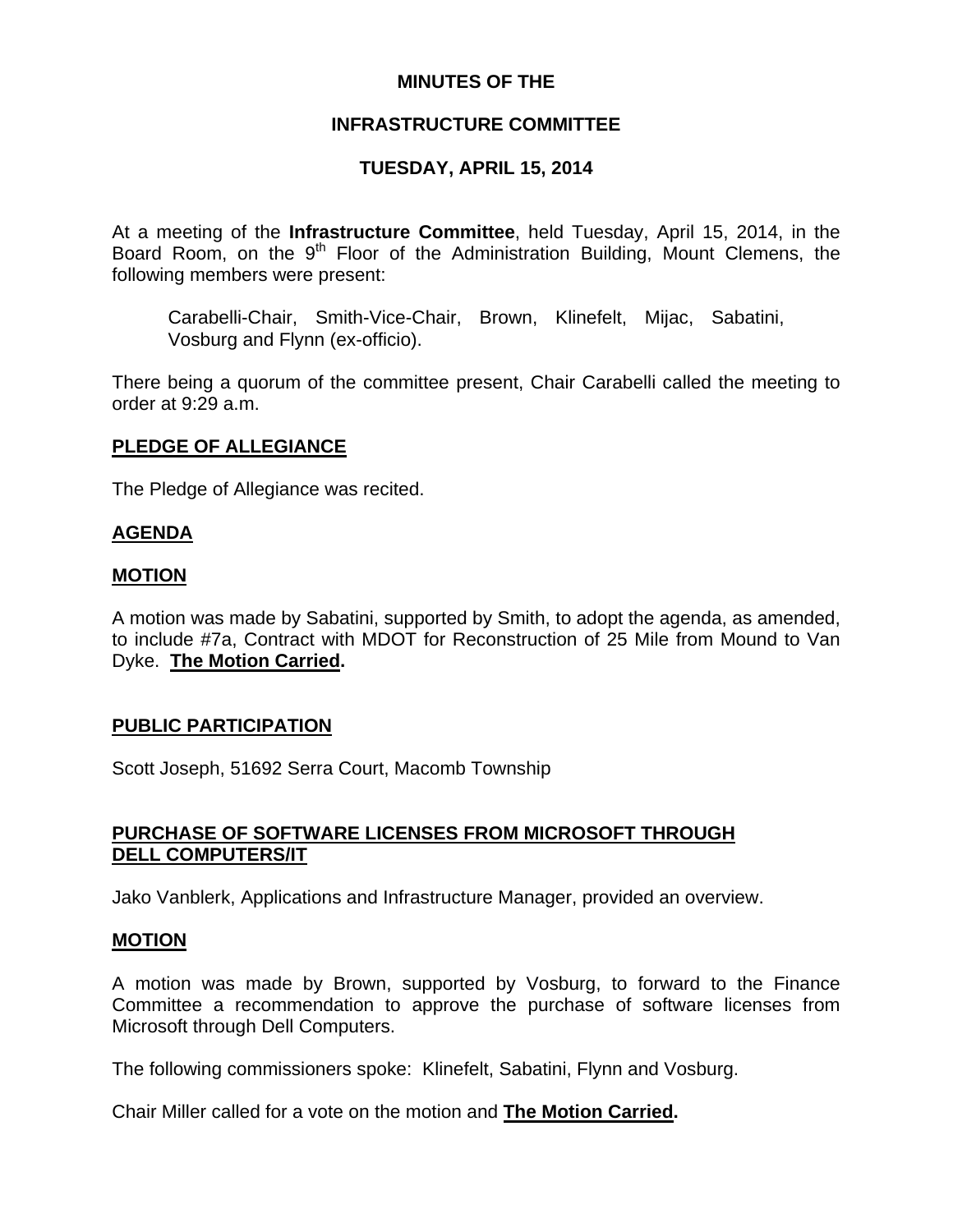# **PURCHASE OF SOFTWARE LICENSING AND COMPLIANCE AGREEMENT FROM ORACLE/IT**

#### **MOTION**

A motion was made by Vosburg, supported by Mijac, to forward to the Finance Committee a recommendation to approve the purchase of software licensing and compliance agreement from Oracle. **The Motion Carried.** 

# **CONTRACT WITH MDOT FOR PAVING OF 25 MILE FROM VAN DYKE TO HAYES ROAD/DEPARTMENT OF ROADS**

#### **MOTION**

A motion was made by Brown, supported by Mijac, to forward to the Finance Committee a recommendation to approve the contract between the Macomb County Department of Roads and Michigan Department of Transportation for the paving of 25 Mile Road from Van Dyke to Hayes Road. **The Motion Carried.** 

## **CONTRACT WITH MDOT FOR RECONSTRUCTION OF 25 MILE FROM MOUND TO VAN DYKE/DEPARTMENT OF ROADS**

## **MOTION**

A motion was made by Mijac, supported by Brown, to forward to the Finance Committee a recommendation to approve the contract between the Macomb County Department of Roads and Michigan Department of Transportation for the reconstruction of 25 Mile Road from Mound to Van Dyke. **The Motion Carried.** 

# **LIST OF MACOMB COUNTY SUBDIVISIONS WITH RIGHT-OF-WAY ISSUES**

#### **MOTION**

A motion was made by Vosburg, supported by Sabatini, to receive and file the list of Macomb County subdivisions with right-of-way issues, as provided by the Department of Roads.

The following commissioners asked questions of Bob Hoepfner, Department of Roads Director, and Frank Krycia, Assistant Corporation Counsel: Vosburg, Carabelli and Sabatini.

Chair Miller called for a vote on the motion and **The Motion Carried.**